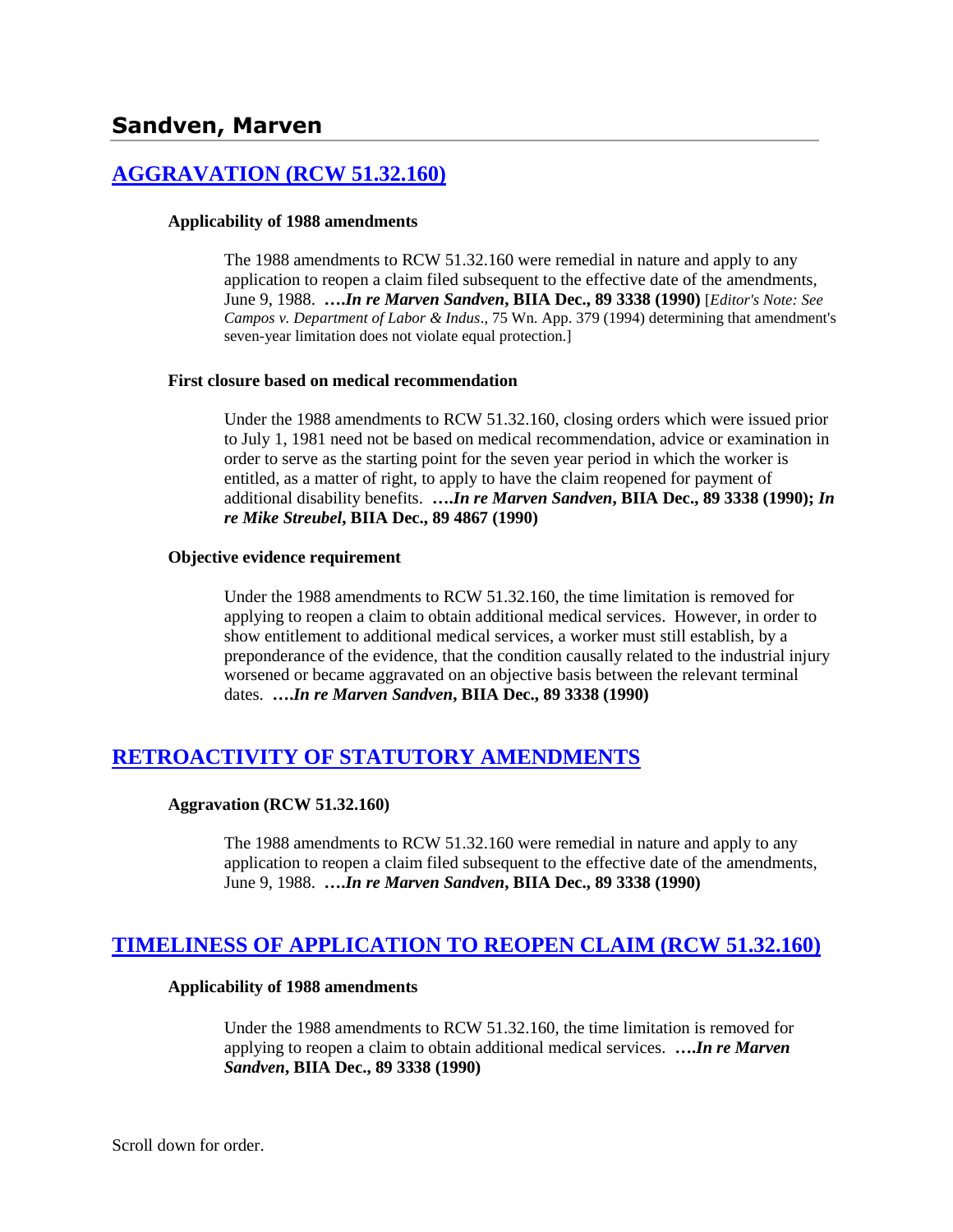## **BEFORE THE BOARD OF INDUSTRIAL INSURANCE APPEALS STATE OF WASHINGTON**

**)**

**IN RE: MARVEN SANDVEN ) DOCKET NO. 89 3338**

**CLAIM NO. S-251347 ) DECISION AND ORDER**

APPEARANCES:

Claimant, Marven Sandven, by Robert M. Keefe

Self-Insured Employer, Associated Sand & Gravel Co. Inc., by Anderson Hunter, per Todd R. Startzel

This is an appeal filed by the claimant, Marven Sandven, on July 28, 1989 from an order of the

Department of Labor and Industries dated July 21, 1989. The order provided that:

We received your application to reopen your claim on 10/13/88. You are not eligible for disability benefits because we did not receive your application within the time limitations set by law (10 years for eye injuries, 7 years for all other injuries). Since there is no evidence the condition covered by your claim has worsened, medical benefits are denied, and the claim will remain closed.

# **AFFIRMED**.

# **PROCEDURAL AND EVIDENTIARY MATTERS**

Pursuant to RCW 51.52.104 and RCW 51.52.106, this matter is before the Board for review and decision on a timely Petition for Review filed by the claimant to a Proposed Decision and Order issued on January 11, 1990 in which the order of the Department dated July 21, 1989 was affirmed.

Although Exhibit Nos. 3 and 4 are referred to in the Proposed Decision and Order, there is nothing which establishes in the record that those exhibits, or Exhibit No. 2, were ever offered or admitted. While we find claimant's objections to Exhibit No. 3 anomalous in light of the fact that this exhibit and Exhibits 2 and 4 were marked and discussed during testimony presented on his behalf, these three exhibits were not offered into evidence by either party, nor were they withdrawn. Exhibits 2, 3, and 4 will therefore appear in the record as rejected exhibits.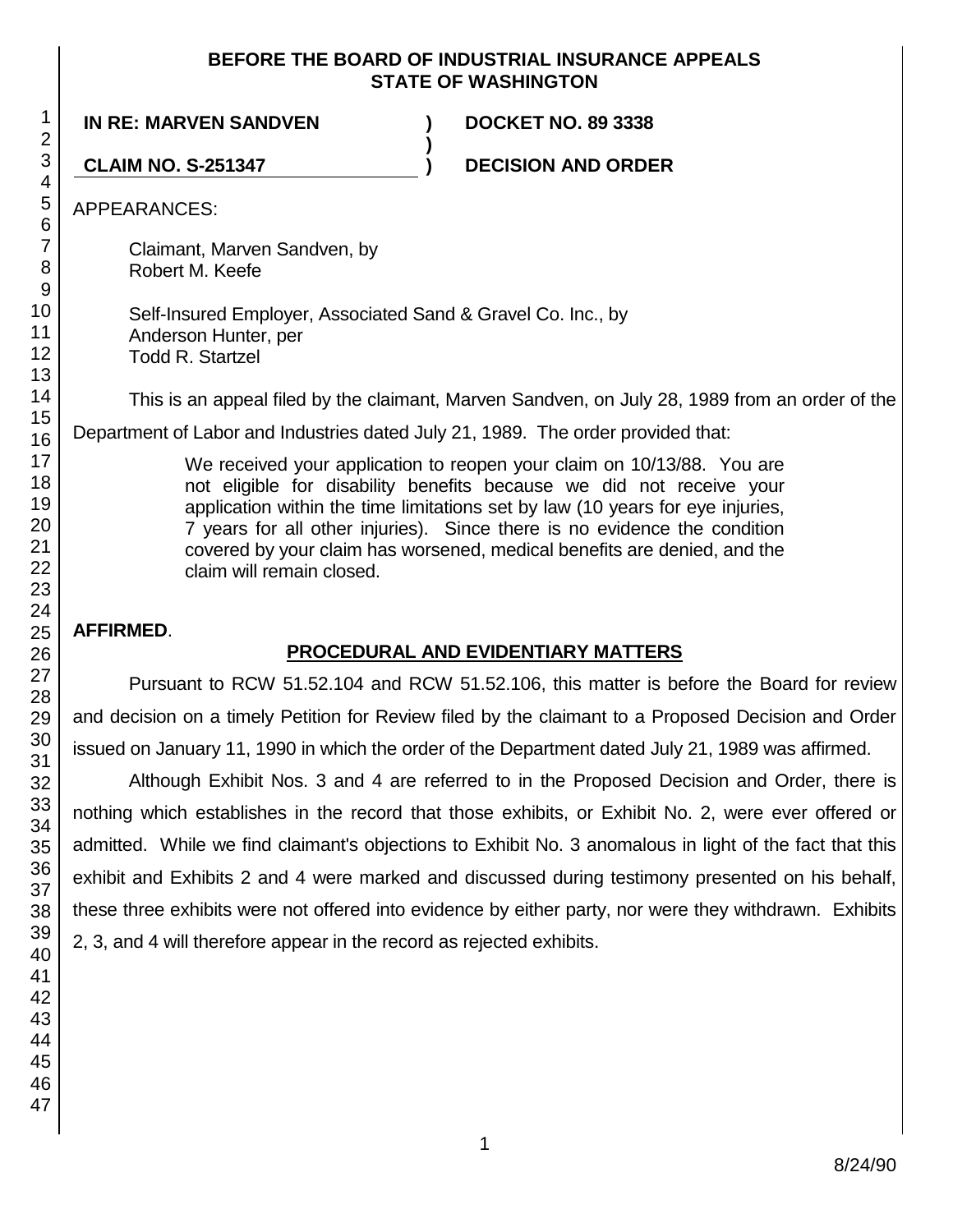The Board has reviewed the other evidentiary rulings in the record of proceedings and finds that no prejudicial error was committed and said rulings are hereby affirmed.

## **DECISION**

By his appeal, Marven Sandven raises the issue of his right to have this claim reopened for the payment of additional disability benefits or the provision of additional medical treatment, pursuant to RCW 51.32.160 as amended by Laws of 1988, ch. 161 § 11, p. 698 (effective June 9, 1988). Mr. Sandven contends that the initial order closing his claim on May 11, 1979 was not a "closing order" as that term is defined in RCW 51.32.160 (1988) and that he is therefore entitled as a matter of right to have his aggravation application considered for further compensation or disability benefits, in addition to the provision of further medical treatment. The question of the constitutionality of the 1988 amendment to RCW 51.32.160 is also raised tangentially.

In light of the manner in which the Supreme Court has previously dealt with legislative changes regarding the process by which injured workers may apply to reopen their claims, we can find no constitutional impediment to the 1988 amendments to RCW 51.32.160. See, e.g., Mattson v. Dep't of Labor & Indus., 176 Wash. 345 (1934); Pate v. Dep't of Labor & Indus., 43 Wn.2d 736 (1953); and Lane v. Dep't of Labor & Indus., 21 Wn.2d 402 (1944). It also appears to us as almost axiomatic that the 1988 amendments were remedial in nature and apply to any application to reopen a claim on the basis of aggravation of condition filed subsequent to the effective date of the amendment, June 9, 1988. As Mr. Sandven's application to reopen his claim was not filed with the Department until October 13, 1988, the application was appropriately considered under the amended provisions of RCW 51.32.160.

This claim was filed and allowed in 1978 and on May 11, 1979 the Department issued the initial order closing the claim. After the claim was subsequently reopened in response to Mr. Sandven's May 20, 1980 application, the claim was again closed on December 15, 1982. On October 13, 1988 an application to reopen for aggravation of condition was filed by Mr. Sandven with the Department and the order denying this application, dated July 21, 1989, is the subject of this appeal. That order denied the application as it related to compensation or disability benefits for the reason that it was not timely, having been filed more than seven years after the first closing order became final. In addition, the order also denied the application as it related to the provision of proper and necessary medical and surgical services.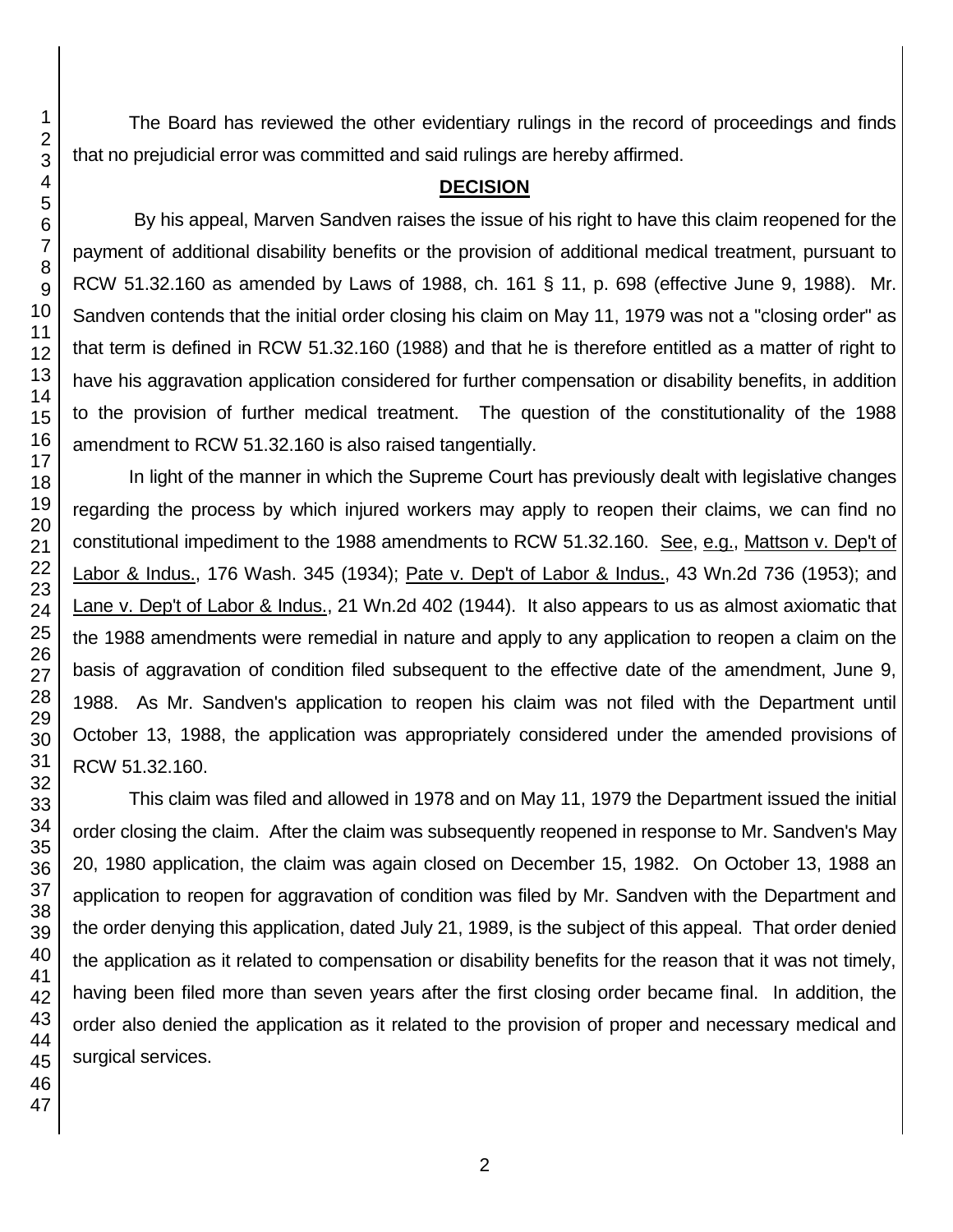As amended, the pertinent portions of RCW 51.32.160 provide:

If aggravation, diminution, or termination of disability takes place, the director may, upon the application of the beneficiary, made within seven years from the date the first closing order becomes final, or at any time upon his or her own motion, readjust the rate of compensation in accordance with the rules in this section provided for the same, or in a proper case terminate the payment: PROVIDED, That the director may, upon application of the worker made at any time, provide proper and necessary medical and surgical services as authorized under RCW 51.36.010. "Closing order" as used in this section means an order based on factors which include medical recommendation, advice, or examination. Applications for benefits where the claim has been closed without medical recommendation, advice, or examination are not subject to the seven year limitation of this section. The preceding sentence shall not apply to any closing order issued prior to July 1, 1981.

(Emphasis added.)

The statute, as amended, continues the seven year limitation for filing of applications, but changes the event which commences this period. Previously an injured worker had seven years " ... after the establishment or termination of . . . compensation . . ." in which to file an application. Now the statute provides that the application be ". . . made within seven years from the date the first closing order becomes final. . . ." In addition, the 1988 amendments removed any time limitation from applications made to receive " ... proper and necessary medical and surgical services as authorized under RCW 51.36.010."

Initially, we must determine which order issued by the Department of Labor and Industries constituted the "first closing order". In addition to providing a definition of "closing order", the statute provides that claims closed with orders that fall outside that definition are not subject to the seven year limitation. However, the statute also provides that orders issued prior to July 1, 1981 are not subject to the provision which eliminates the seven year limitation. While consideration of selected portions of the statute might lead to the conclusion that any order must meet the definition in order to constitute a closing order, that interpretation of the statute would not be consistent with the legislative intent. In order to give meaning to the sentence contained in the statute relating to closing orders issued prior to July 1, 1981, it is incumbent upon us to consider any order issued prior to that date as a "closing order" whether or not it is ". . . based on factors which include medical recommendation, advice, or examination."

1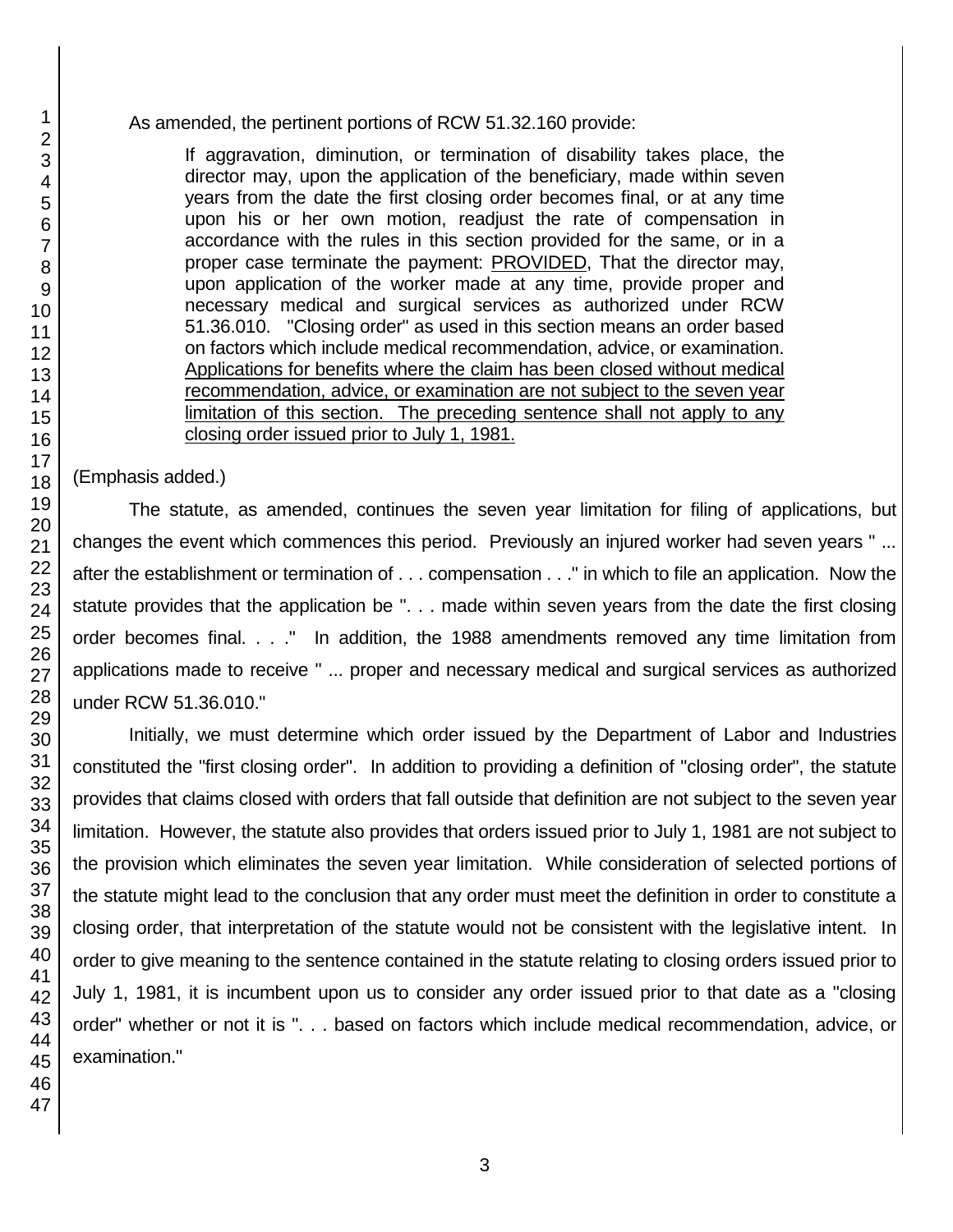As the initial closing order entered in Mr. Sandven's claim was issued on May 11, 1979, prior to July 1, 1981, it is not relevant to the present inquiry whether or not it was based upon factors which include medical recommendation, advice, or examination. By the clear provisions of RCW 51.32.160, any first closing order issued prior to July 1, 1981 serves as the starting point of the seven year period set forth in the statute. It follows that Mr. Sandven's aggravation application filed on October 13, 1988 was filed more than seven years after the date on which the first closing order became final, and accordingly, he is not entitled as a matter of right to have his claim considered for readjustment of the rate of compensation or for the payment of additional disability benefits.

As the proviso contained in RCW 51.32.160 has removed any time limitation for applying to reopen a claim to obtain additional medical and surgical services, Mr. Sandven is entitled to have his application for these services considered as a matter of right. In the absence of statutory language to the contrary, the standards for determining aggravation of disability, established by case law prior to the 1988 amendments, should continue to apply. Thus, Mr. Sandven, in order to show an entitlement to additional treatment, must establish by a preponderance of the evidence that his condition causally related to the industrial injury of February 6, 1978 worsened or became aggravated on an objective basis between December 15, 1982 and July 21, 1989.

On February 6, 1978 Mr. Sandven was injured when a crane which was unloading his truck struck electrical lines, causing them to break. As the lines fell, they struck claimant in the lower back, causing electrical burns and low back pain. As of the first terminal date, December 15, 1982, claimant had a permanent partial disability equal to Category 3 of WAC 296-20-280.

While diagnostic studies such as x-rays, MRIs, and CAT scans reveal abnormalities, the record does not support a conclusion that Mr. Sandven's condition causally related to the industrial injury worsened between December 15, 1982 and July 21, 1989. The only expert witness to testify in Mr. Sandven's behalf was the attending osteopath, Dr. Del Wetstone. He first saw the claimant on October 10, 1988, ten years after the industrial injury. After performing an examination, he provided treatment consisting of osteopathic manipulation and medication. The only other form of treatment he could recommend was evaluation of the claimant by an orthopedic surgeon or neurosurgeon to determine if there was a surgically correctable problem.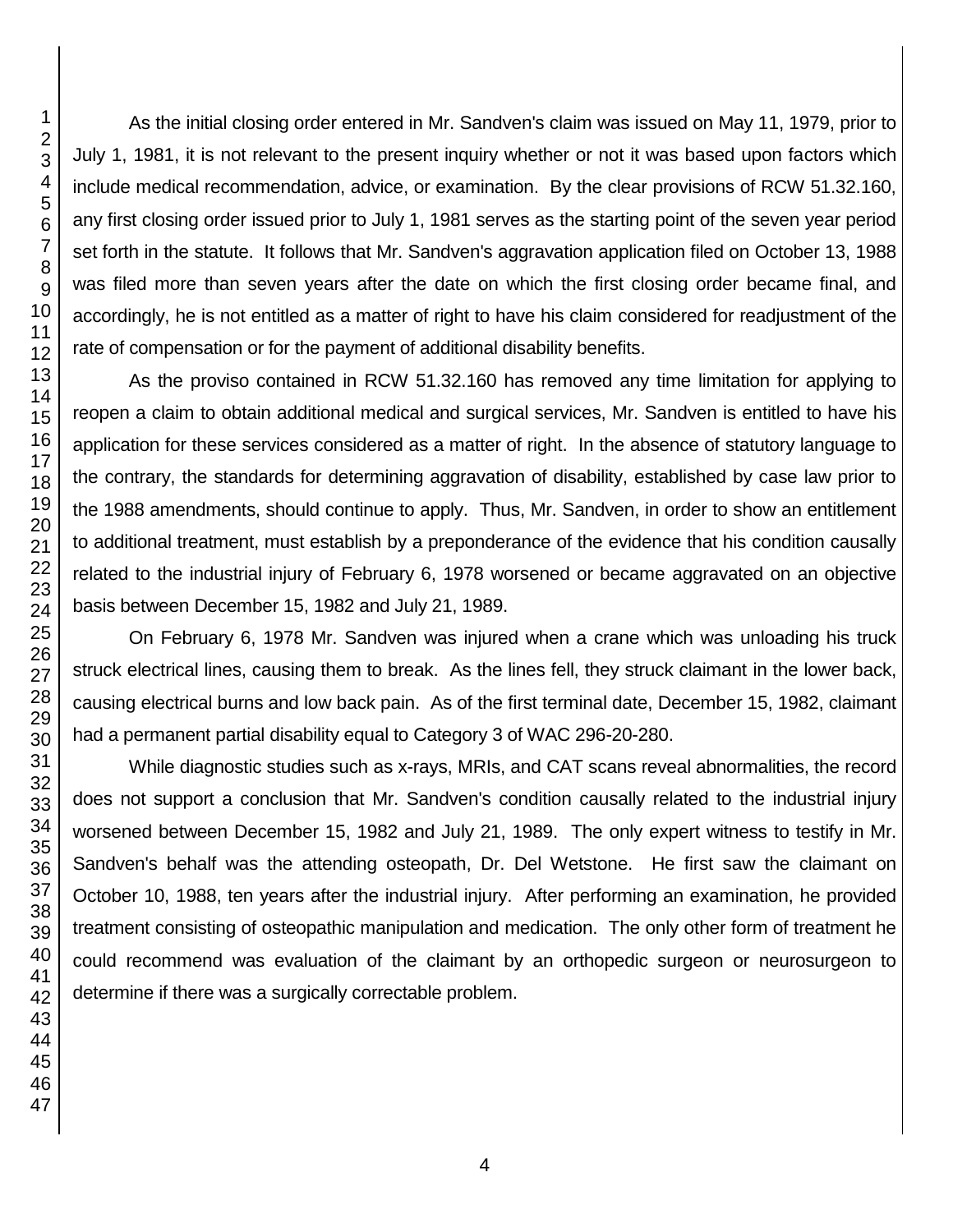Although the medical witnesses presented on behalf of the self- insured employer did not have the advantage of treating the claimant, they were, by their qualifications and specialization, able to perform precisely the type of evaluation recommended by Dr. Wetstone. Dr. Jacquelyn A. Weiss, a certified specialist in neurology and clinical neurophysiology, could find no consistent pattern of neurological abnormality on examination. In fact, her findings on examination were sufficiently bizarre that they would best be described as inconsistent neurological responses and were indicative, in her view, of an attempt to mislead. As an example, during strength testing, Mr. Sandven demonstrated extreme weakness in the legs, yet at other times during the examination he adopted a bizarre gait which required great strength in the leg muscles. According to Dr. Weiss, claimant's industrially related condition had not objectively worsened between the terminal dates.

Also testifying on behalf of the self-insured employer was Dr. Kenneth Sawyer, an orthopedic surgeon who examined the claimant with Dr. Weiss on June 27, 1989. Based upon the same bizarre physical findings testified to by Dr. Weiss, Dr. Sawyer diagnosed degenerative disc disease, status post electrical shock injury, and a "markedly functional examination." He was of the opinion that the degenerative disc disease was not in any way causally related to the electric shock injury of February 6, 1978. His last diagnosis of a "functional examination" was based upon Mr. Sandven's inappropriate responses during examination, which suggested that Mr. Sandven was trying to make his condition appear to be worse than it really was. Based upon a hypothetical question asking Dr. Sawyer to compare his findings to those made by Dr. Huddlestone close to the first terminal date of December 15, 1982, he responded that there was no objective evidence of worsening in Mr. Sandven's condition. This is entirely consistent with the findings of Dr. Weiss, who, based upon a comprehensive neurological examination, could find no demonstrable neurological defect in 1988 or 1989 which was any different or greater than Mr. Sandven had as a result of his injury when the claim was closed on December 15, 1982.

While Dr. Wetstone has provided Mr. Sandven with medication and osteopathic manipulative treatment, this treatment appears to be palliative in nature. As previously pointed out, Dr. Wetstone would rely upon an evaluation performed by an orthopedic surgeon or neurosurgeon to determine whether the claimant has a problem amenable to surgical correction. In a very real sense, this evaluation has been provided by Drs. Weiss and Sawyer and establishes clearly that neither surgical nor any other form of treatment will alter the course of any conditions attributable to the industrial injury.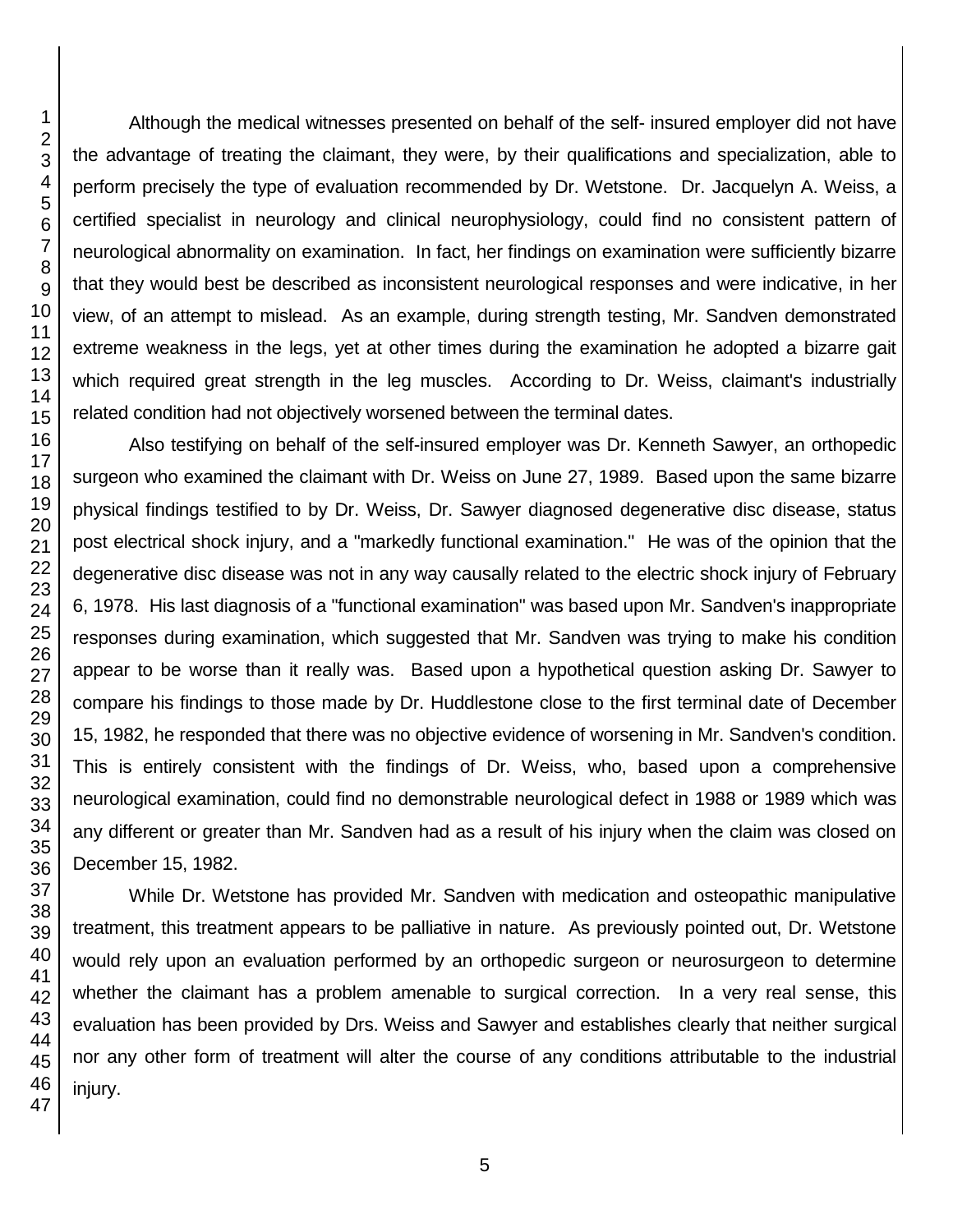Since the claimant's application to reopen his claim for aggravation of condition was filed more than seven years after the first closing order of May 11, 1979 became final, and since he has not established entitlement to further treatment based on aggravation, the Department acted correctly in denying Mr. Sandven's application.

After consideration of the Proposed Decision and Order, the Petition for Review filed thereto by the claimant, the Employer's Responsive Memorandum to Claimant's Petition for Review, and a careful review of the entire record before us, we have determined that the Department order dated July 21, 1989 is correct in its entirety and must be affirmed.

# **FINDINGS OF FACT**

1. On March 9, 1978 the claimant, Marven Sandven, filed an application for benefits with the Department of Labor and Industries, alleging that he had suffered an industrial injury on February 6, 1978 during the course of his employment with Associated Sand & Gravel Co. Inc. On September 27, 1978 the claim was allowed and on May 11, 1979 the Department issued an order closing the claim with time loss compensation as paid to February 12, 1978 and without further award for time loss compensation or permanent partial disability.

On May 20, 1980 the claimant filed an application to reopen his claim for aggravation of condition and on December 29, 1980 a Department order was issued reopening the claim effective May 1, 1980 for treatment and action as indicated. On August 9, 1982 the Department issued an order closing the claim with time loss compensation as paid to May 9, 1982 inclusive, and directed the employer to pay the claimant an award in the amount of \$3,000.00. On August 13, 1982 the claimant filed a protest and request for reconsideration from the Department's order dated August 9, 1982. On December 15, 1982 the Department issued an order directing that the claim shall remain closed pursuant to the order dated August 9, 1982.

On October 13, 1988, the claimant filed an application to reopen his claim for aggravation of condition. On October 21, 1988 the Department issued an order denying the claimant's application to reopen for the reason that it was not presented within the statutory time limit of seven years from the date compensation was terminated on May 11, 1979. On November 3, 1988 a protest and request for reconsideration was filed by the claimant. On December 2, 1988 the Department issued an order affirming its prior order of October 21, 1988. On December 6, 1988 the claimant filed a notice of appeal with the Board of Industrial Insurance Appeals. On May 10, 1989, the Board issued an Order on Agreement of Parties remanding the claim to the Department to further investigate whether the claimant was in need of proper and necessary medical services for conditions causally related to his industrial injury and to take such further action as is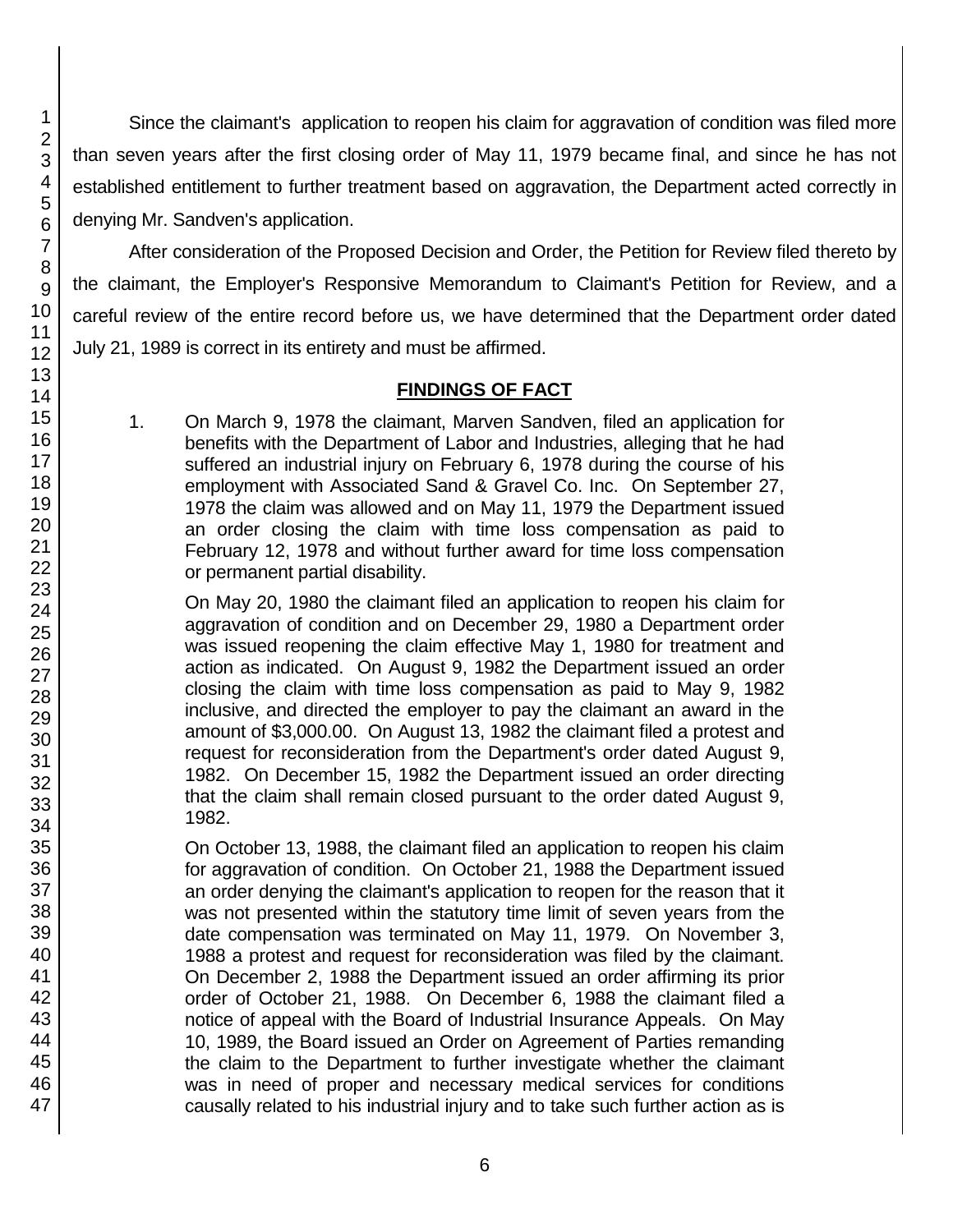appropriate. On May 17, 1989 the Department issued an order setting aside the December 2, 1988 order. On July 21, 1989, the Department issued a further order denying the application to reopen the claim for the reasons that it was not received within the time limitations set by law and that there was no evidence that the condition covered by the claim had worsened, so as to entitle claimant to further medical benefits. On July 28, 1989, the claimant filed a notice of appeal with the Board of Industrial Insurance Appeals. On August 2, 1989, the Board issued an order granting the appeal, assigned it Docket No. 89 3338 and ordered that hearings be held on the issues raised by the notice of appeal.

- 2. The Department order dated May 11, 1979 was the first closing order in this claim and became final sixty days after it was communicated to the claimant.
- 3. The application to reopen the claim on the basis of aggravation of condition filed on October 13, 1988, was filed more than seven years after the first closing order issued on May 11, 1979 became final.
- 4. Between December 15, 1982 and July 21, 1989, claimant's condition causally related to the industrial injury of February 6, 1978 did not worsen or become aggravated or cause him to have increased impairment or disability.
- 5. Between December 15, 1982 and July 21, 1989, and as of the latter date, there was no medical treatment available which would reduce the claimant's disability attributable to the industrial injury and throughout this period the conditions causally related to the industrial injury were fixed and permanent.

# **CONCLUSIONS OF LAW**

- 1. The Board of Industrial Insurance Appeals has jurisdiction over the parties and the subject matter to this appeal.
- 2. The claimant's application to reopen his claim on the basis of aggravation of condition filed on October 13, 1988 was not timely within the provisions of RCW 51.32.160, as it was filed more than seven years after the first closing order dated May 11, 1979 became final. As a result, the Department order of July 21, 1989 properly denied disability benefits.
- 3. The claimant's aggravation application filed on October 13, 1988 entitled the claimant to a determination under the provisions of RCW 51.32.160 of his entitlement to proper and necessary medical and surgical services as authorized under RCW 51.36.010.
- 4. Between December 15, 1982 and July 21, 1989, the claimant's condition causally related to his industrial injury of February 6, 1978 did not worsen or become aggravated and was not in need of proper and necessary medical and surgical services as authorized under RCW 51.36.010.